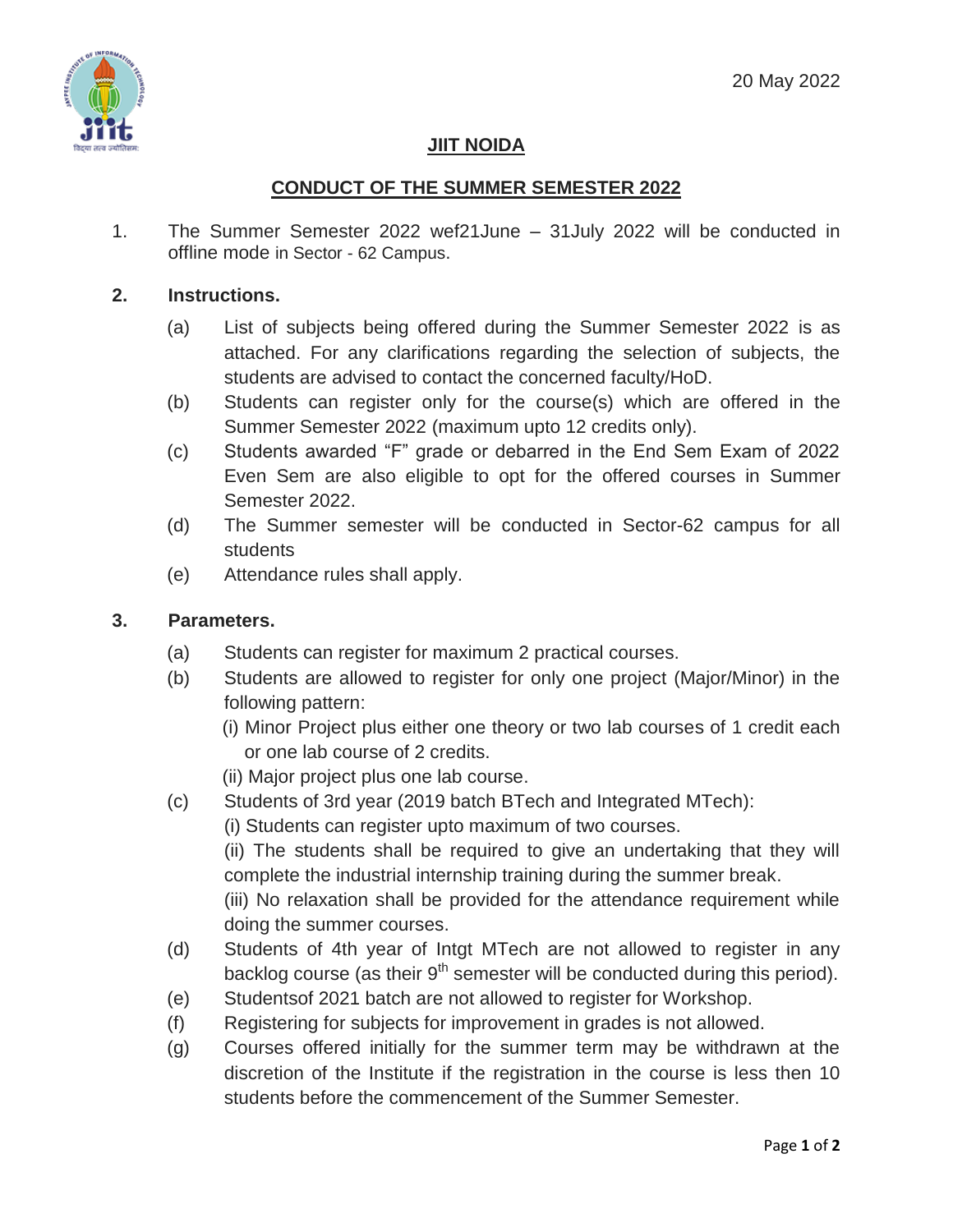4. **Schedule**. The schedule for the various activities is as follows:-

| (a) | Fee Payment and Subject Registration : 25 May - 03 Jun'22 |                     |
|-----|-----------------------------------------------------------|---------------------|
|     | (For Even Sem 2022)                                       | : 18 Jun -19 Jun'22 |
| (b) | <b>Commencement of Semester</b>                           | : 21 June 22        |
| (c) | Mid Term Exam                                             | : 07 - 09 Jul'22    |
| (d) | <b>End of Classes</b>                                     | : 27 Jul'22         |
| (e) | <b>End Term Exam</b>                                      | $: 28 - 30$ Jul'22  |
| (f) | Declaration of Result by the Registrar                    | : 06 Aug'22         |

5. **Hostel Allocation.**Students desirous of hostel accommodation to contact the Admin Dept for hostel allocation from 31 May – 03 June 2022.

| (a) | Hostel allocation period                 | : 18 June - 31 Jul'22 |
|-----|------------------------------------------|-----------------------|
| (b) | <b>Hostel Charges</b>                    | $:$ Rs 34000/-.       |
|     | Hostel Charges for NRI category Students | : USD 540             |

6. **Fee Details**. Student undertaking the Summer Semester to deposit the following fee as applicable. The fees would be visible on the respective web-portal of the students.

| (a) | <b>Theory Course/Projects</b> | $:$ Rs 10000/- |
|-----|-------------------------------|----------------|
| (b) | Lab Course                    | $:$ Rs. 8000/- |

## **7. Registration for Summer Semester 2022.**

- (a) Login to web-portal. Go to Registration->Summer Subject Registration
- (b) Select Exam Code as Summer 2022.
- (c) Follow parametersat para 3 above and select your courses.
- (d) Proceed to pay the fee for Summer Semester 2022 and hostel charges through the web-portal latest by 03 June 2022.
- 8. The final list of the subjects for Summer Semester 2022 will be placed on notice board by 09 June 2022.

Sd/-

**REGISTRAR JIIT NOIDA**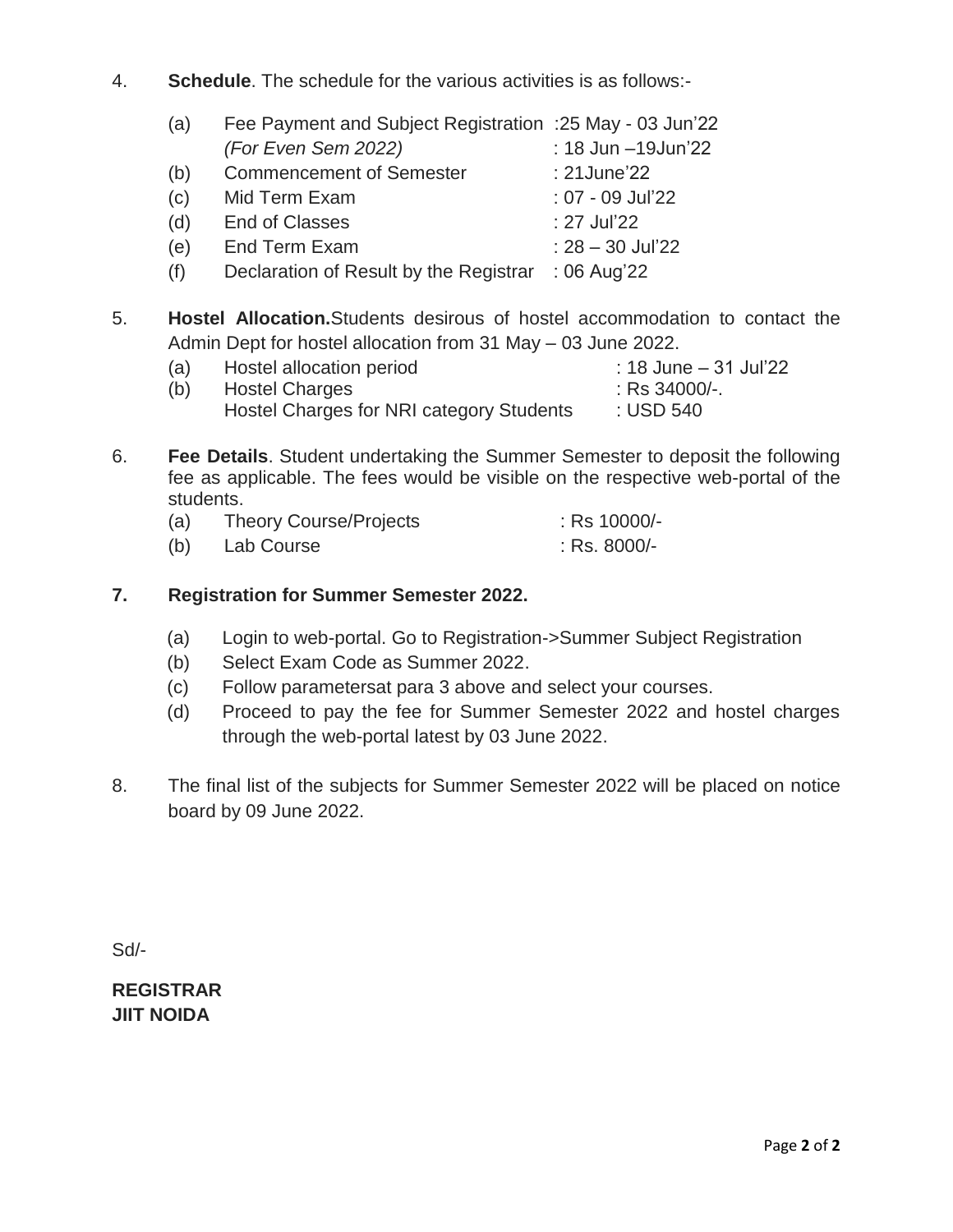| <b>Tentative List of Subjects for Summer Semester 2022</b> |                         |                                                                        |        |                       |                        |                |
|------------------------------------------------------------|-------------------------|------------------------------------------------------------------------|--------|-----------------------|------------------------|----------------|
|                                                            | <b>S.No Course Code</b> | <b>Course Name</b>                                                     | Sem    | <b>Dept</b>           | <b>Elective Basket</b> | <b>Credits</b> |
|                                                            | <b>Elective Subjecs</b> |                                                                        |        |                       |                        |                |
| $\mathbf{1}$                                               | 16B1NPH636              | Medical and Industrial Applications of VI<br><b>Nuclear Radiations</b> |        | CSE/ECE/IT/BT         | Open Elective 1        | 3              |
| $\overline{2}$                                             | 18B12PH811              | <b>Photonics and Applications</b>                                      | VIII   | CSE/ECE/IT            | Open Elective3         | 3              |
| $\overline{3}$                                             | 16B1NHS333              | <b>ETHICS AND CORPORATE</b><br><b>GOVERNANCE</b>                       | IV     | CSE/ECE/IT/BT   HSS 1 |                        | 3              |
| $\overline{4}$                                             | 16B1NHS532              | PLANNING AND ECONOMIC<br><b>DEVELOPMENT</b>                            | $\vee$ | CSE/ECE/IT/BT   HSS 2 |                        | $\overline{3}$ |
| 5                                                          | 17B1NMA531              | <b>Basic Numerical Methods</b>                                         | $\vee$ | CSE/ECE/IT/BT SE      |                        | 3              |
| 6                                                          | 17B1NMA732              | <b>Applied Numerical Methods</b>                                       | VII    | CSE/ECE/IT/BT         | Open 2                 | 3              |
| 7                                                          | 22B12CS411              | Industrial automation & IOT                                            | VII    | CSE/IT                | DE 4,5,6               | 3              |
| 8                                                          | 22B12CS412              | Digital Forensics & Cyber Laws                                         | VIII   | CSE/IT                | DE 7,8                 | 3              |
| $\boldsymbol{9}$                                           | 21B12CS316              | Introduction to Compiler Design                                        | VI     | CSE/IT                | DE 2,3                 | 3              |
| 10                                                         | 20B12CS334              | <b>OBJECT ORIENTED ANALYSIS AND</b><br><b>DESIGN USING JAVA</b>        | $\vee$ | CSE/IT                | DE 1                   | 3              |
| 11                                                         | 20B16CS323              | PROBLEM SOLVING USING C AND C++                                        | l٧ι    | CSE/IT                | Value added            | 0              |
| 12                                                         | 20B12EC211              | Introduction to Digital Image and<br><b>Video Processing</b>           | $\vee$ | <b>ECE</b>            | DE 1                   | 3              |
| 13                                                         | 18B13EC314              | <b>MACHINE LEARNING FOR SIGNAL</b><br><b>PROCESSING</b>                | VI     | <b>ECE</b>            | DE <sub>2</sub>        | $\overline{3}$ |
| 14                                                         | 15B11EC613              | <b>CONTROL SYSTEMS</b>                                                 | VI     | <b>ECE</b>            | DE <sub>3</sub>        | 3              |
| 15                                                         | 19B12EC416              | Deep Learning for Multimedia                                           | VII    | <b>ECE</b>            | DE <sub>4</sub>        | 3              |
| 16                                                         | 20B12EC413              | <b>Basics of Antenna and Wave</b><br>Propagation                       | VII    | <b>ECE</b>            | DE <sub>5</sub>        | 3              |
| 17                                                         | 15B1NEC731              | Soft Computing In Electronics                                          | VII    | <b>ECE</b>            | DE <sub>6</sub>        | 3              |
|                                                            | <b>Core Subjects</b>    |                                                                        |        |                       |                        |                |
| 18                                                         | 15B17Cl372              | DATABASE SYSTEMS AND WEB LAB                                           | Ш      |                       |                        | $\mathbf{1}$   |
| 19                                                         | 15B17Cl371              | <b>DATA STRUCTURES LAB</b>                                             | III    |                       |                        | $\mathbf{1}$   |
| 20                                                         | 15B11Cl311              | <b>DATA STRUCTURES</b>                                                 | III    |                       |                        | 4              |
| 21                                                         | 15B11Cl312              | DATABASE SYSTEMS AND WEB                                               | III    |                       |                        | 4              |
| 22                                                         | 16B17BT571              | IT PRACTICE LAB                                                        | V      |                       |                        | $\mathbf{1}$   |
| 23                                                         | 18B15GE111              | <b>ENGINEERING DRAWING &amp; DESIGN</b>                                | 81     |                       |                        | 1.5            |
| 24                                                         | 15B11MA111              | MATHEMATICS-1                                                          |        |                       |                        | 4              |